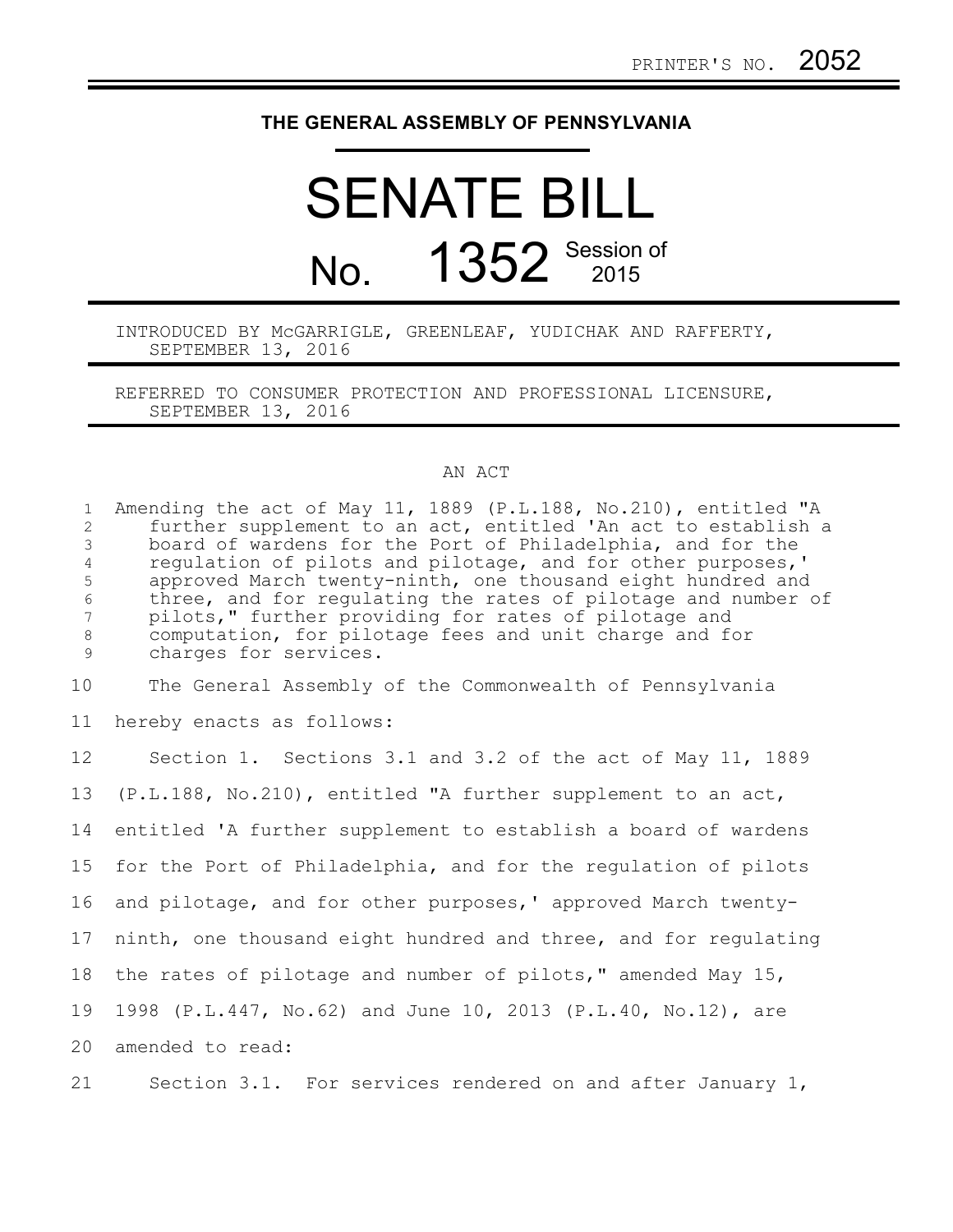1990, retroactively, the rates of pilotage for conducting a vessel from the Capes of the Delaware to a place on the Delaware River or Bay no further upriver than the Delair Railroad Bridge between Philadelphia, Pennsylvania, and Delair, New Jersey, or from a place on the river Delaware no further upriver than the Delair Railroad Bridge between Philadelphia, Pennsylvania, and Delair, New Jersey, to the Capes of the Delaware, in either case, shall be computed as follows: 1 2 3 4 5 6 7 8

(a) A charge, to be known as a unit charge, will be made for each pilotage, determined by length overall (in feet) multiplied by the extreme breadth (in feet) of the vessel, divided by one hundred. 9 10 11 12

(a.1) For the purposes of this act, the following definitions shall be applied: 13 14

"Extreme breadth" shall be the maximum breadth between the outside of the shell platings of the vessel. 15 16

"Length overall" shall be the distance between the forward and after extremities of the vessel. 17 18

"Measurements" shall be in feet and inches (United States). 19

Inches shall be converted as follows:

 $1" = .1$   $4" = .3$   $7" = .6$   $10" = .8$  $2" = .2$   $5" = .4$   $8" = .7$   $11" = .9$  $3" = .3$  6" = .5 9" = .8 21 22 23

(b) The charges per unit shall be as follows: 24

| 25 | $(i)$ Effective January 1, 2013 \$12.86 per unit |  |
|----|--------------------------------------------------|--|
| 26 | (ii) Effective January 1, 2014 \$13.25 per unit  |  |
| 27 | (iii) Effective January 1, 2015 \$13.64 per unit |  |
| 28 | (iv) Effective January 1, 2016 \$14.05 per unit] |  |
| 29 | (v) Effective January 1, 2016 \$14.05 per unit   |  |
| 30 | (vi) Effective January 1, 2017 \$14.05 per unit  |  |

20160SB1352PN2052 - 2 -

20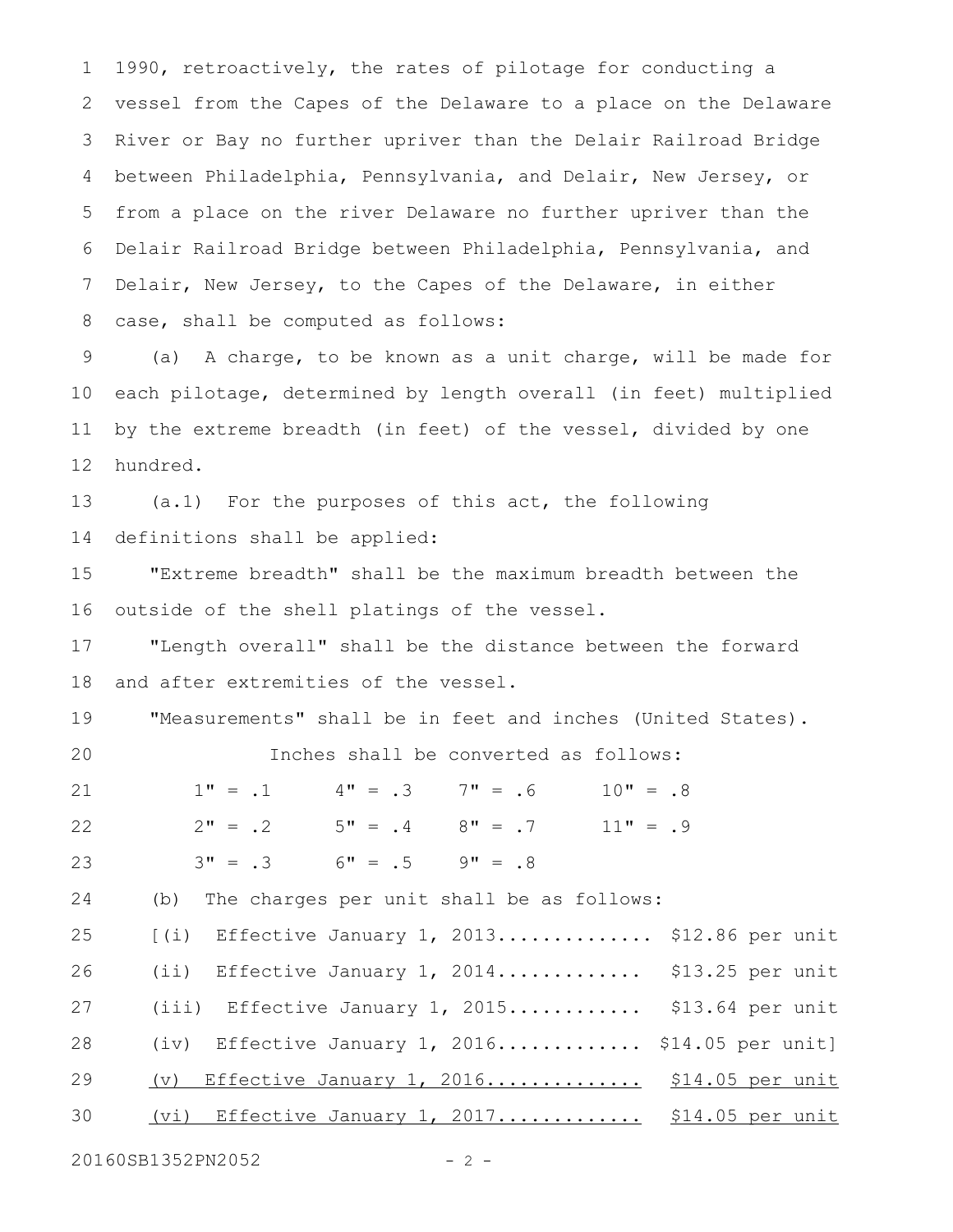| 1  | <u>(vii) Effective January 1, 2018 \$14.19 per unit</u>         |                    |
|----|-----------------------------------------------------------------|--------------------|
| 2  | (viii) Effective January 1, 2019 \$14.47 per unit               |                    |
| 3  | There shall be a minimum charge of two hundred units and<br>(c) |                    |
| 4  | a maximum unit charge as follows:                               |                    |
| 5  | Effective January 1, 2013<br>$\lceil$ (i)                       | 1,400 units        |
| 6  | $(i)$ Effective January 1, 2014                                 | 1,400 units        |
| 7  | $(iii)$ Effective January 1, 2015                               | 1,400 units        |
| 8  | (iv) Effective January 1, 2016                                  | 1,400 units]       |
| 9  | $(\triangledown)$<br>Effective January 1, 2016                  | 1,400 units        |
| 10 | (vi) Effective January 1, 2017                                  | 1,450 units        |
| 11 | (vii) Effective January 1, 2018                                 | 1,500 units        |
| 12 | (viii) Effective January 1, 2019                                | <u>1,500 units</u> |
| 13 | Section 3.2. That every ship or vessel bound to the Delaware    |                    |
| 14 | breakwater for orders shall be obliged to receive a pilot,      |                    |
| 15 | provided she is spoken or a pilot offers his services, outside  |                    |
| 16 | of a straight line drawn from Cape Henlopen Light to Cape May   |                    |
| 17 | Light, and every ship or vessel bound to the breakwater for     |                    |
| 18 | orders shall pay pilotage fees as follows: A sum equal to half  |                    |
| 19 | the pilotage to the Port of Philadelphia, and she shall be      |                    |
|    | 20 obliged to take a pilot and pay the same pilotage fees when  |                    |
| 21 | outward bound, from the breakwater, and if such ship or vessel, |                    |
| 22 | without discharging her pilot, proceed to the Port of           |                    |
| 23 | Philadelphia or any other port or place on the bay or river     |                    |
| 24 | Delaware, only one full pilotage fee as fixed by section 3.1 of |                    |
| 25 | this act, for the entire service, in addition to the fee for    |                    |
| 26 | detention: Provided, however, That if the pilot bringing such   |                    |
| 27 | ship or vessel to the breakwater be there discharged, and the   |                    |
| 28 | ship or vessel afterward proceed to Philadelphia or any other   |                    |
| 29 | port or place on the bay or river Delaware, she shall make the  |                    |
| 30 | usual signal for a pilot and continue to make such signal till  |                    |
|    | 20160SB1352PN2052<br>$3 -$                                      |                    |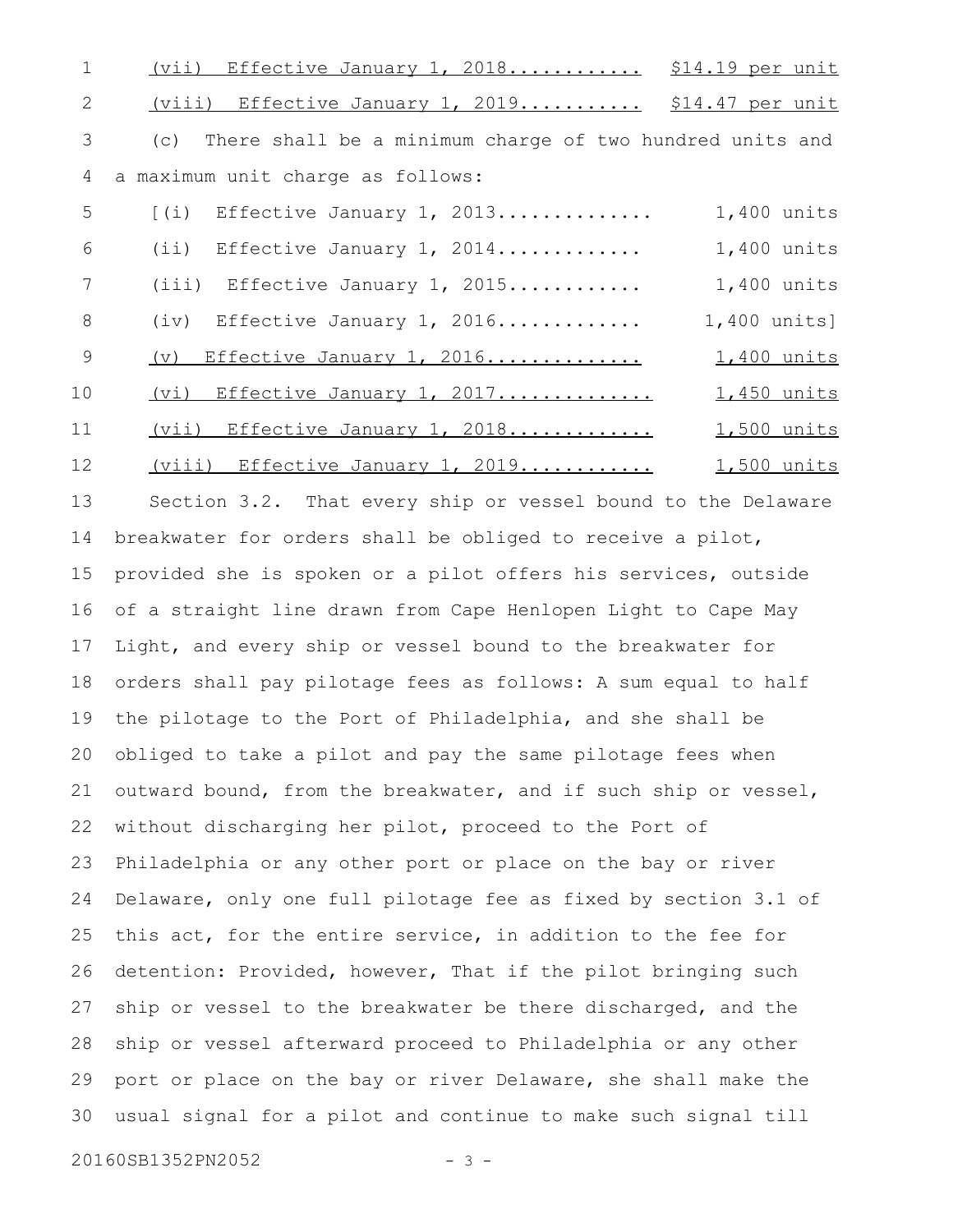reaching Brandywine Light, and if spoken by, or offered the services of, a duly licensed Pennsylvania pilot before reaching Brandywine Light, shall be obliged to employ such pilot and pay him for services rendered on and after the effective date of this act, a charge computed as follows: 1 2 3 4 5

(a) A charge, to be known as a unit charge, will be made for each pilotage, determined by length overall (in feet) multiplied by the extreme breadth (in feet) of the vessel, divided by one hundred. 6 7 8 9

(a.1) For the purposes of this act, the following definitions shall be applied: 10 11

"Extreme breadth" shall be the maximum breadth between the outside of the shell platings of the vessel. 12 13

"Length overall" shall be the distance between the forward and after extremities of the vessel. 14 15

"Measurements" shall be in feet and inches (United States). 16

Inches shall be converted as follows:

 $1" = .1$   $4" = .3$   $7" = .6$   $10" = .8$  $2" = .2$  5" = .4 8" = .7 11" = .9  $3" = .3$  6" = .5 9" = .8 18 19 20

(b) The charges per unit shall be as follows: 21

 $[$ (i) Effective January 1, 2013................ \$12.86 per unit (ii) Effective January 1, 2014................. \$13.25 per unit (iii) Effective January 1, 2015............ \$13.64 per unit (iv) Effective January 1, 2016................ \$14.05 per unit] (v) Effective January 1, 2016........................ \$14.05 per unit (vi) Effective January 1, 2017.................. \$14.05 per unit (vii) Effective January 1, 2018................ \$14.19 per unit (viii) Effective January 1, 2019.............. \$14.47 per unit (c) There shall be a minimum charge of two hundred units and 22 23 24 25 26 27 28 29 30

20160SB1352PN2052 - 4 -

17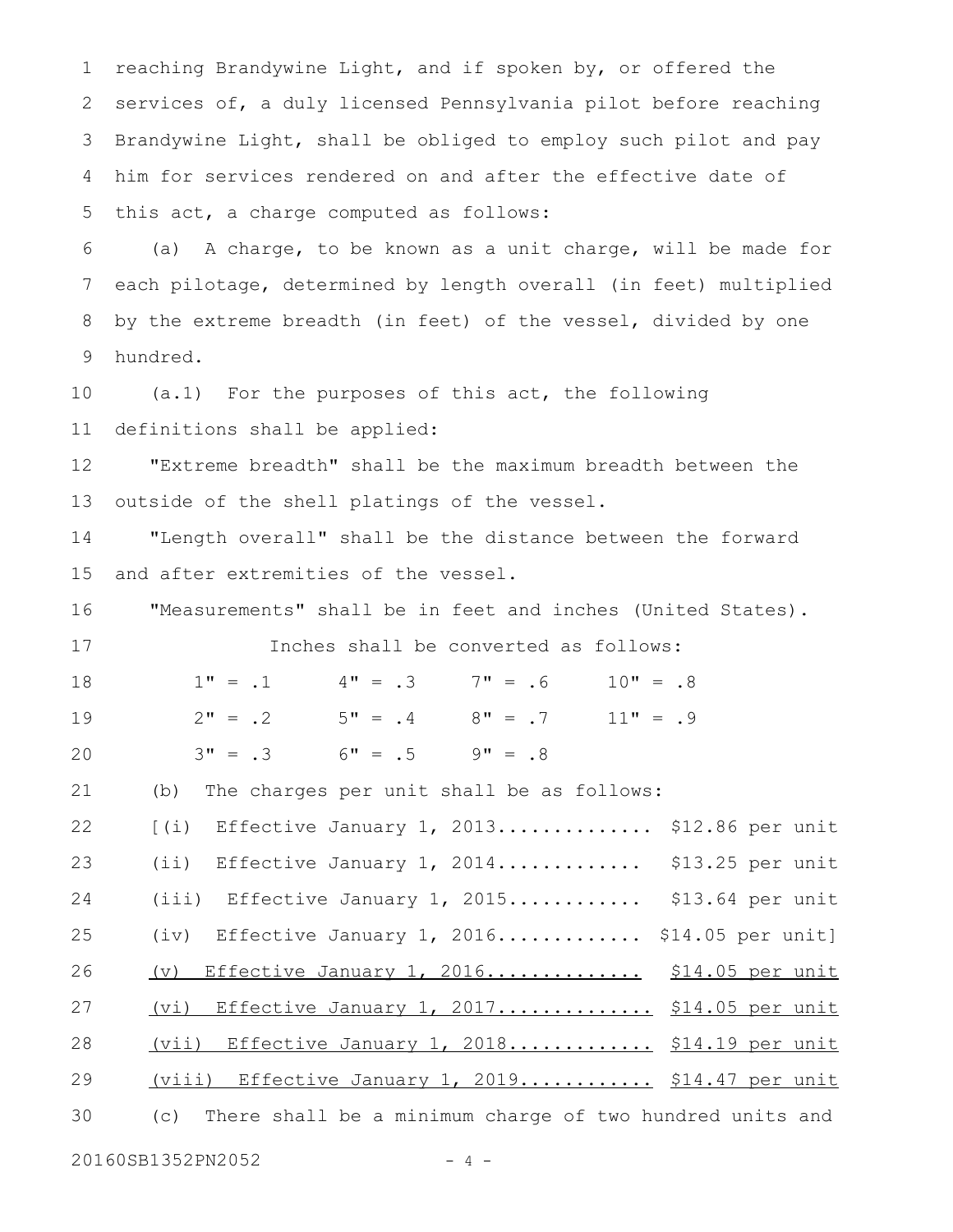1 a maximum unit charge as follows:

| $\overline{2}$ | Effective January 1, 2013<br>$(\pm)$                         | 1,400 units        |
|----------------|--------------------------------------------------------------|--------------------|
| 3              | (i)<br>Effective January 1, 2014                             | 1,400 units        |
| 4              | $(iii)$ Effective January 1, 2015                            | 1,400 units        |
| 5              | (iv)<br>Effective January 1, 2016                            | 1,400 units]       |
| 6              | Effective January 1, 2016<br>(v)                             | <u>1,400 units</u> |
| 7              | (vi) Effective January 1, 2017                               | 1,450 units        |
| $\,8\,$        | (vii) Effective January 1, 2018                              | 1,500 units        |
| $\mathsf 9$    | (viii) Effective January 1, 2019                             | <u>1,500 units</u> |
| 10             | Section 2. Section 3.3 of the act, amend June 10, 2013       |                    |
| 11             | (P.L.40, No.12), is amended to read:                         |                    |
| 12             | Section 3.3. The following charges are hereby authorized for |                    |
| 13             | the services stated:                                         |                    |
| 14             | (1) Ship communication charge:                               |                    |
| 15             | Vessels transiting the Delaware River                        | \$235.00           |
| 16             | (2)<br>Transporting vessels in the Delaware:                 |                    |
| 17             | [Philadelphia (or other place) to Marcus Hook                | 750.00]            |
| 18             | Philadelphia (or other place) to Marcus Hook                 | 800.00             |
| 19             | [Philadelphia (or other place) below Marcus                  |                    |
| 20             |                                                              | 750.00]            |
| 21             | Philadelphia (or other place) below Marcus Hook              | 800.00             |
| 22             | [Philadelphia Harbor to                                      | 750.00]            |
| 23             | Torresdale                                                   |                    |
| 24             | Philadelphia Harbor to Torresdale                            | 800.00             |
| 25             | [Philadelphia Harbor to any place above                      |                    |
| 26             |                                                              | 1,000.001          |
| 27             | Philadelphia Harbor to any place above                       |                    |
| 28             |                                                              | 1,050.00           |
| 29             | Extra services:<br>(3)                                       |                    |
| 30             | Swing ship to adjust magnetic compass                        | 300.00             |
|                | 20160SB1352PN2052<br>$-5 -$                                  |                    |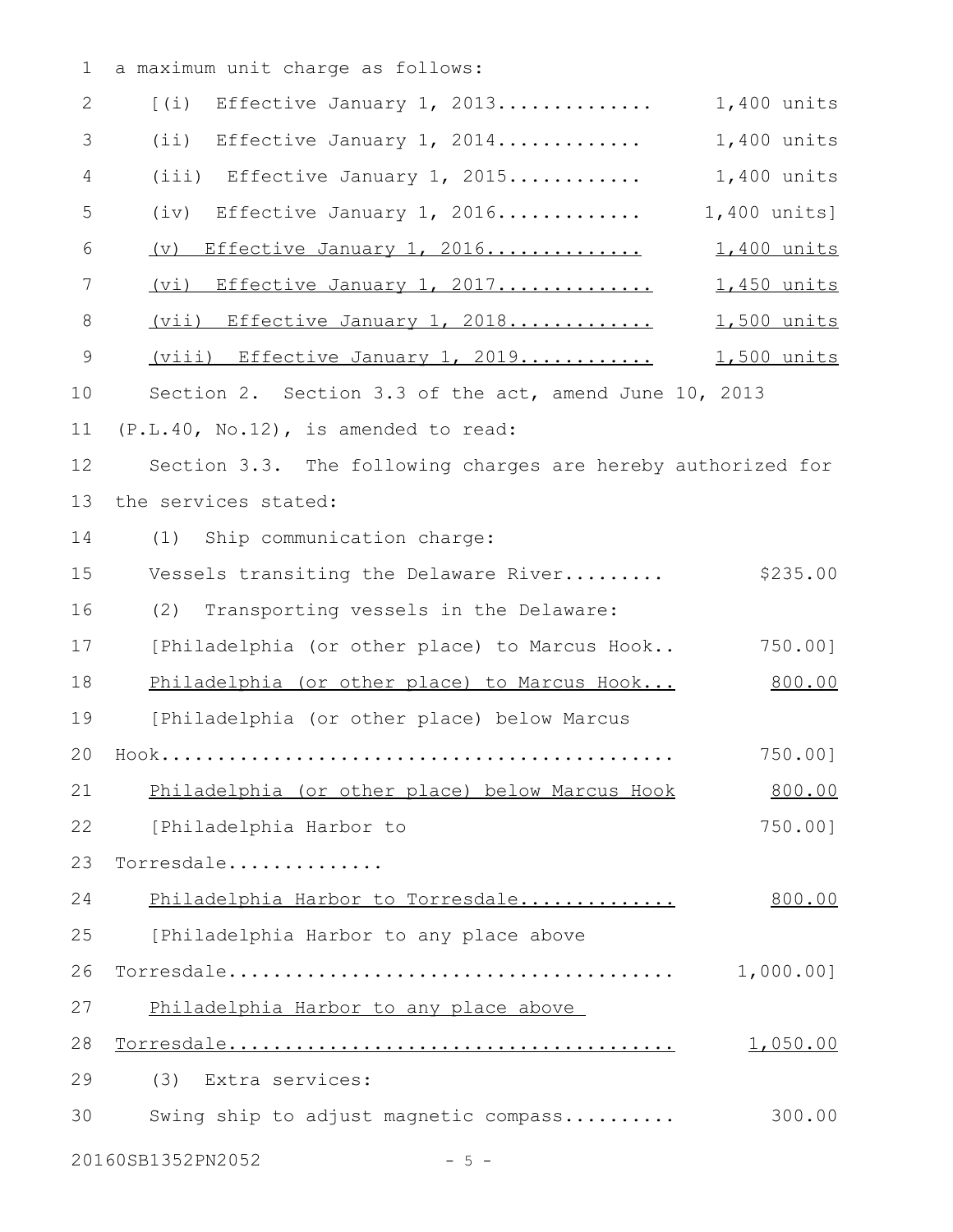Swing ship to calibrate direction finder....... 300.00 Vessels anchoring below Brown Shoal in excess of three hours awaiting flood tide for transiting river channel..................................... 450.00 Carried to/from Baltimore...................... 600.00 Carried to/from Norfolk........................ 1,000.00 Carried to/from New York....................... 1,000.00 Vessels entering the Capes for anchorage at the Breakwater for other than tide shall pay one-half pilotage in and one-half pilotage out. (4) Chesapeake and Delaware Canal: Vessels transiting the Chesapeake and Delaware Canal: Vessels with a length overall of less than 650 feet.............................................. 1,000.00 Vessels with a length overall of 650 feet or more.............................................. 1,500.00 (5) Cancellation of sailing orders: Cancellation charge............................ 600.00 Any time a pilot is dispatched for sailing and the trip or movement is canceled, for reason other than weather, the vessel shall be subject to this charge, except when the Pilot Office is notified as follows: All piers north of Hog Island  $-$  1  $1/2$  hours before sailing time. All piers north of Paulsboro - 2 hours before sailing time. All piers south of the above  $-$  3 hours before sailing time. (6) Finance charge: A finance charge not to exceed one and one-half per centum per month or fraction thereof may be assessed against all invoices 20160SB1352PN2052 - 6 -1 2 3 4 5 6 7 8 9 10 11 12 13 14 15 16 17 18 19 20 21 22 23 24 25 26 27 28 29 30